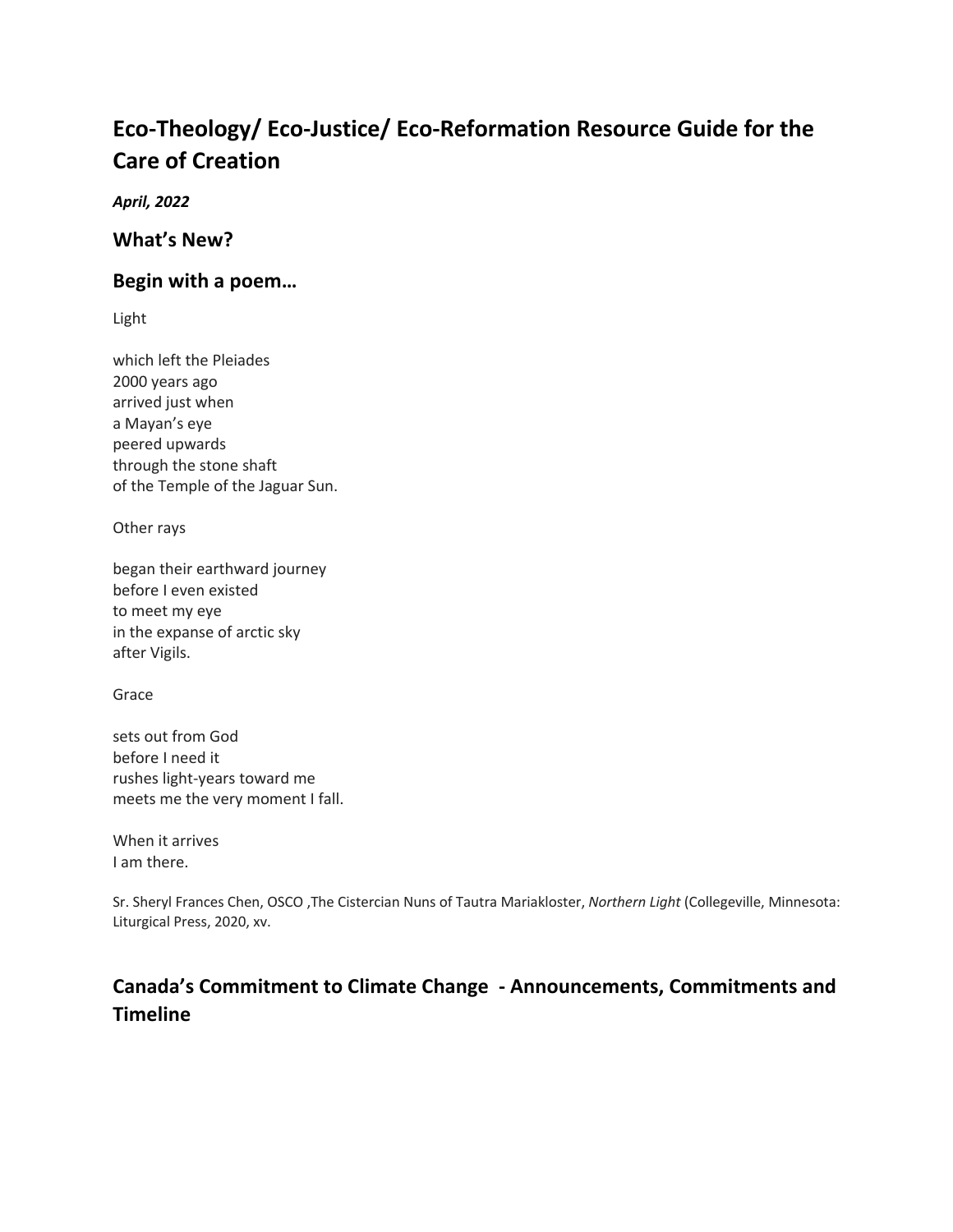**January 5 Interfaith Vigil on the eve of January 6, Epiphany, and the first anniversary of the January 6 Washington DC Insurrection.** This was sponsored by Franciscan Action Network. Presentations were made by representatives of Christian, Jewish and Muslim traditions. The following link was posted January 6 and contains links to print forms of the various presentations Healing the Wound: An Interfaith Vigil - Franciscan Action Network, and a link to a recording of the vigil video, https://youtu.be/E3FKT-BZnyQ . The content is exceptional.

#### **What will you do in 2022 to care for creation?**

As part of your New Year's resolutions, consider some ways to improve yourself while caring for God's creation:

- 1. Volunteer: find one day a week (or month) to give your time in service to those who need it most.
- 2. Exercise more and balance your diet with vegetables: you'll help the environment by biking and walking and cutting out meat at least once a week.
- 3. Create a weekly routine of prayer in nature: so you don't forget it, better to schedule it. Schedule a "meeting with God and creation" every week.
- 4. Connect with others: don't let your obligations make you neglect your bonds with family and friends.
- 5. Become the person God wants you to be: take time to discern your vocation and the right path of God's plan for your life.

Blessed beginning of the year, **Tomás Insua,** Executive Director, Laudato Si' Movement

#### **Post COP26**

Brazilian Bishop: Our planet "is in intensive care," but COP26 delayed treatment

By Luis Miguel Modino, Earth Beat, January 5, 2022. A shortened report of an interview with retired bishop Erwin Krautler of Xingu, Brazil after COP 26. Brazil bishop: Our planet 'is in intensive care,' but COP26 delayed treatment | Earthbeat | National Catholic Reporter (ncronline.org)

#### **Newly Added Books:**

**Brene Brown, Atlas of the Heart: Mapping Meaningful Connection and the Language of Human Experience,**(New York: Random House), 2021.

Ilia Delio, **Making All Things New: Catholicity, Cosmology, Consciousness, (**Maryknoll, N.Y, Orbis Books), 2015

Ilia Delio, **Re-Enchanting the Earth: Why AI Needs Religion**, (Maryknoll, N.Y, Orbis Books) 2020.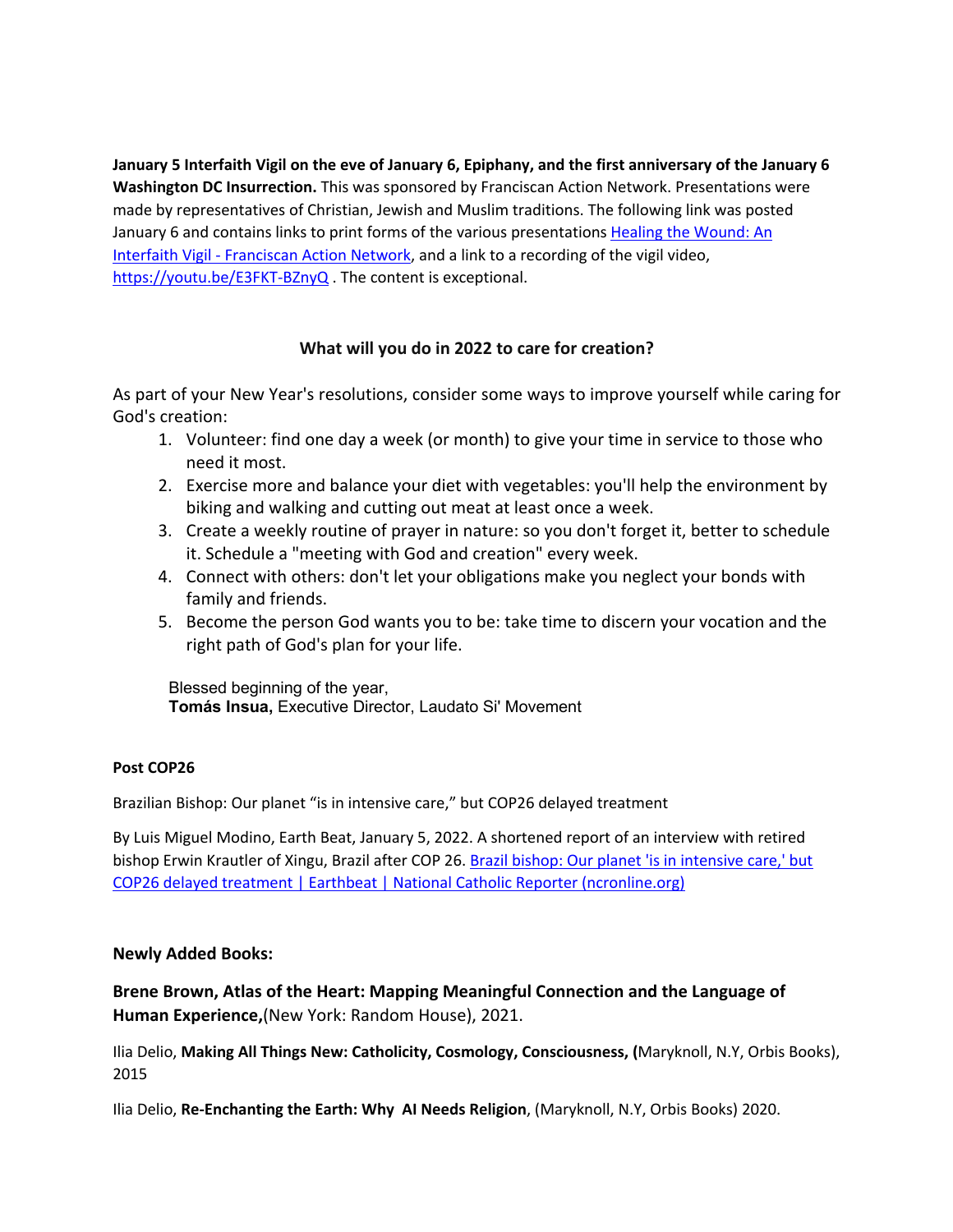Robin Wall Kimmerer, **Braiding Sweetgrass: Indigenous Wisdom, Scientific Knowledge, and the Teachings of Plants**, (Minneapolis: Milkweed Editions), 2013.

Mallory McDuff, **Our Last Best Act: Planning for the End of Our Lives to Protect the People and Places We Love, ( Minneapolis: Broadleaf Books) 2021.**

Bill McKibbon, **Fight Global Warming Now: The Handbook for Taking Action in Your Community,** ( New York: Henry Holt & Co.) 2007.

Suzanne Simard, **Finding the Mother Tree: Discovering the Wisdom of the Forest**, (Toronto: Penguin Random House Canada), 2021.

#### **A New Website to watch….**

Nature Conservancy Canada.... Listing of recorded webinars NCC: Virtual Events (natureconservancy.ca) Nature Conservancy Canada Homepage… NCC: Nature Conservancy of Canada

#### **A New Partner….**

**Franciscan Action Network** Downloadable resources for the Franciscan Justice Circles

Resources - Franciscan Action Network

**Another New Partner…. Lutherans Restoring Creation** – See what pastors and congregations in the ELCA are doing with Creation Care. Lutherans Restoring Creation - Welcome to Lutherans Restoring Creation!

This network gathers for monthly conversations on-line. An archive of recordings is available as well. You might be interested in some of the following:

**An 8th grade "scientist" discusses Western science, indigenous knowledge and Christian** faith – particularly the use Indigenous use of water plants as disinfectant Connections Calls: Ways of Knowing - Western Science, Indigenous Knowledge & Christian Faith – Lutherans Restoring Creation

Or… **A webinar for Congregations making a Covenant with Creation** Intro Webinar for Congregations Making a Covenant with Creation – Lutherans Restoring Creation

Or… **How Church Soil Can Feed the Community** Connections Call: How Church Soil Can Feed the Community – Lutherans Restoring Creation

Or… **How to bring up climate change in church** How do you bring up climate change in church? – Lutherans Restoring Creation

Or... Native Land Acknowledgement: Process to Heal, Steps to Restore **Native Land** 

Acknowledgment: Processes to Heal, Steps to Restore – Lutherans Restoring Creation with additional links to topics like Repudiating the Doctrine of Discovery, Reparations, Who are earthkeepers where you live? Testimonials from Indigenous voices

## **Grist adds FIX**

Grist is a reliable source for eco-journalism. Now Grist has added FIX, a source for **positive solutions** and **stories of positive difference** in addressing climate change. **Grist.org/FIX**